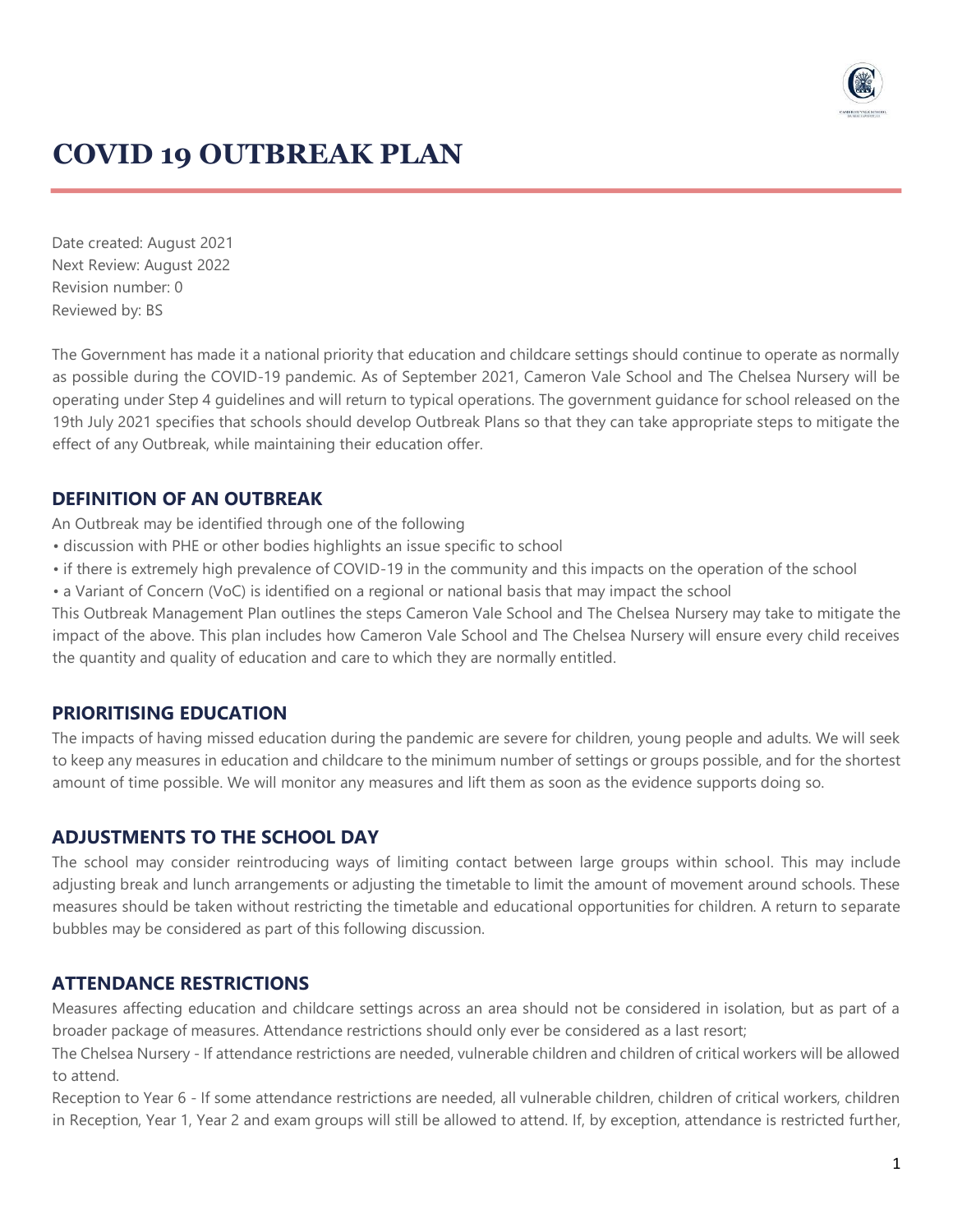

vulnerable children and children of critical workers will attend. As with other periods of restricted attendance, Cameron Vale School and The Chelsea Nursery will provide high quality remote education for all pupils or those not attending. If restrictions on pupil attendance are needed, the school will determine the workforce required onsite and whether it is appropriate for some staff to work remotely.

## **ADDITIONAL MEASURES**

This Outbreak Management Plan outlines how the school will operate if any of additional measures are recommended for the school site from national guidance due to a Variant of Concern or extended lockdown measures.

# **COVID-19 RISK ASSESSMENT**

Cameron Vale School and The Chelsea Nursery continues to update site specific COVID-19 Risk Assessments in line with national guidance. COVID-19 Risk Assessments are updated in consultation with other school leaders and Forfar Education.

#### **TESTING**

Cameron Vale School and The Chelsea Nursery is prepared for the reintroduction of Asymptomatic Testing Sites. These measures may be advised:

- by Directors of Public Health (PHE) as part of their responsibilities in outbreak management.
- for settings across areas that have been offered an enhanced response package, where settings and Directors of Public Health decide it is appropriate
- we will establish a dedicated testing site following national guidance and previous guidance from the Schools and Colleges Testing Handbook V3.7.
- we will reintroduce specific roles to support testing. Refresher training for staff will be made available, if required.
- we will ensure that asymptomatic testing does not negatively impact on the education provided to pupils.

### **HOME TESTING**

Cameron Vale School and The Chelsea Nursery will continue to provide testing kits for all staff for twice weekly testing. Evidence of negative test results administered within 48 hours will be requested for access to school sites for events such as taster days and school events.

### **FACE COVERINGS**

Cameron Vale School and The Chelsea Nursery may introduce the use of face masks in schools for staff and pupils in cases of including communal areas and classrooms. This would take into consideration the guidance on face masks (coverings) issued by the government, and the school would consider the age groups that this would apply to within this decision. COVID-19 Risk Assessments will be updated in line with guidance and parents/carers will be informed of the reintroduction of face coverings. The school will ensure that it has sufficient stock of PPE including face masks.

### **SHIELDING**

Shielding is currently paused and can only be reintroduced by National Government. Shielding would be considered in addition to other measures to address the residual risk to people on the SPL, once the wider interventions are taken into account. Risk Assessments will be updated to include shielding and Cameron Vale School and The Chelsea Nursery will support individuals with remote working, if required.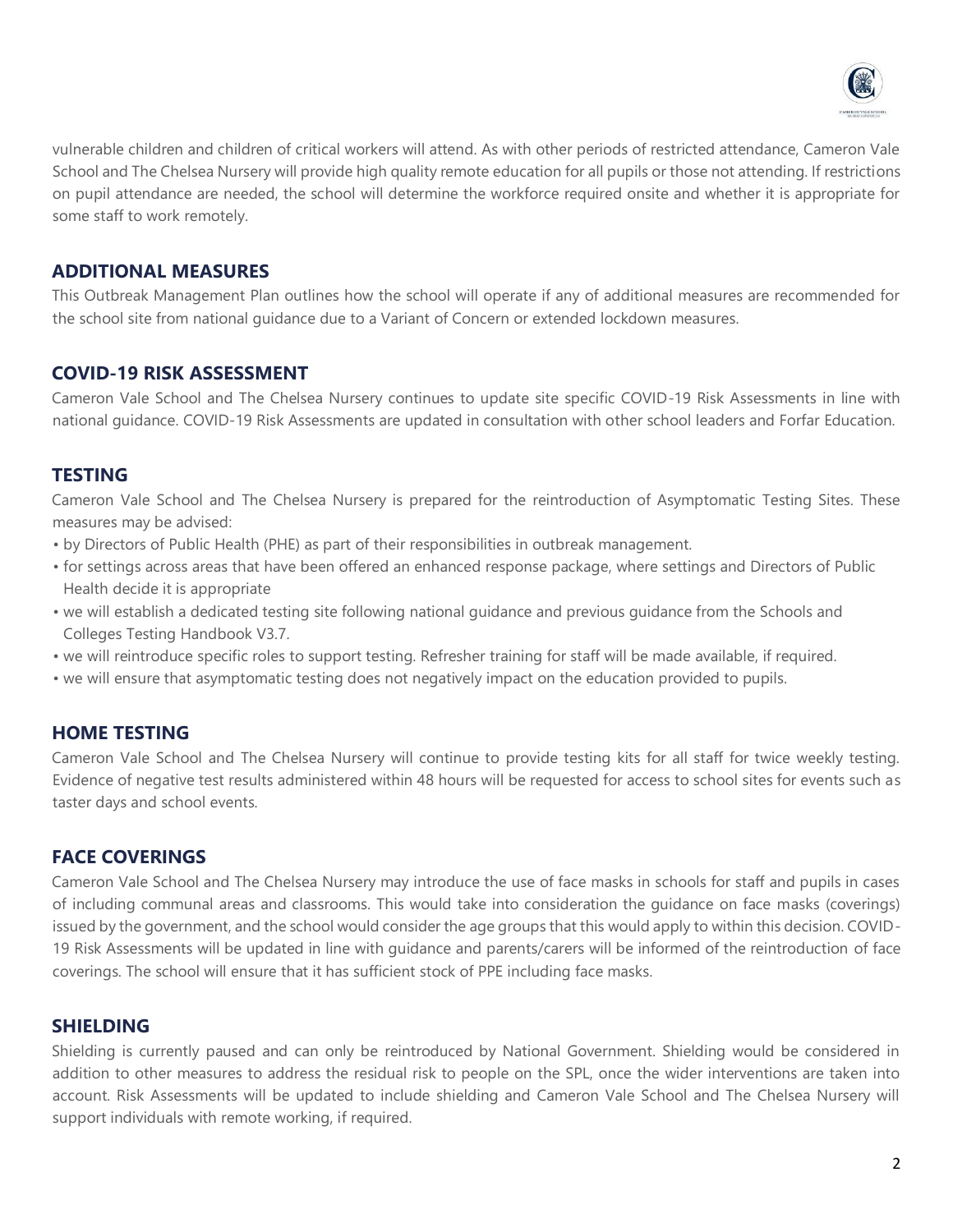

# **EDUCATION WORKFORCE**

Cameron Vale School and The Chelsea Nursery will continue to support staff and pupils through Risk Assessments and support those who are, and will continue, to implement the system of controls set out in the COVID-19 operational guidance for educational settings. The COVID-19 Risk Assessments explain to staff the measures that have been put in place to reduce risks to staff, including how these protective measures have been reviewed.

#### **OTHER MEASURES FIXTURES AND COMPETITIONS**

In most circumstances, children should be allowed to attend fixtures and competitions as arranged as planned. The school will work closely with other schools and associations, considering guidance form relevant sporting organisations. Cameron Vale School and The Chelsea Nursery will consider factors including the facilities being used e.g. indoor vs outdoor, and level of contact in considering whether it may be necessary to postpone or cancel fixtures in the event of an outbreak.

### **EDUCATIONAL VISITS**

Risk Assessments for trips include COVID-19 procedures and are updated following national guidance.

- Educational Day Visits were able to resume from 12th April 2021
- Domestic Residential Educational Visits can be undertaken from 17th May 2021
- International Visits can resume form 5th September 2021\*

Any visits will be conducted in line with relevant COVID-secure guidelines and regulations and a full risk assessment in relation to all educational visits will be undertaken to ensure they can be undertaken safely; this will include considering steps taken by any venues. As part of this risk assessment, we will consider what control measures need to be used and follow wider advice on visiting indoor and outdoor venues. The Senior Leadership Team at Cameron Vale School and The Chelsea Nursery will consult the health and safety guidance on educational visits when considering trips.

Educational Visits will be reviewed and potentially postponed in the event of an outbreak within the school or local community.

\*With due consideration going to the ongoing status of countries on the red, amber and green list rules for entering England.

### **OPEN DAYS AND ON-SITE EVENTS**

In the event of an outbreak, transitional, taster and open days will be managed through the completion of a thorough risk assessment in line with agreed system of controls. Open days will be reviewed and potentially postponed/cancelled in the event of an outbreak. In the event of cancellation, remote transitional, taster and open days will be managed by the Senior Leadership Team.

Individual site risk assessments will be completed and will include:

- parents/carers will be asked to produce a negative COVID-19 test before entry to site. This must be recorded within 48 hours prior to the event.
- maximum number of participants (if any)
- all visitors to wear face coverings
- outline of locations where attendees can regularly wash/sanitise hands

### **PARENTAL ATTENDANCE IN SETTINGS**

In the event of an outbreak, parents/carers will be advised to limit their access to site as much as possible.